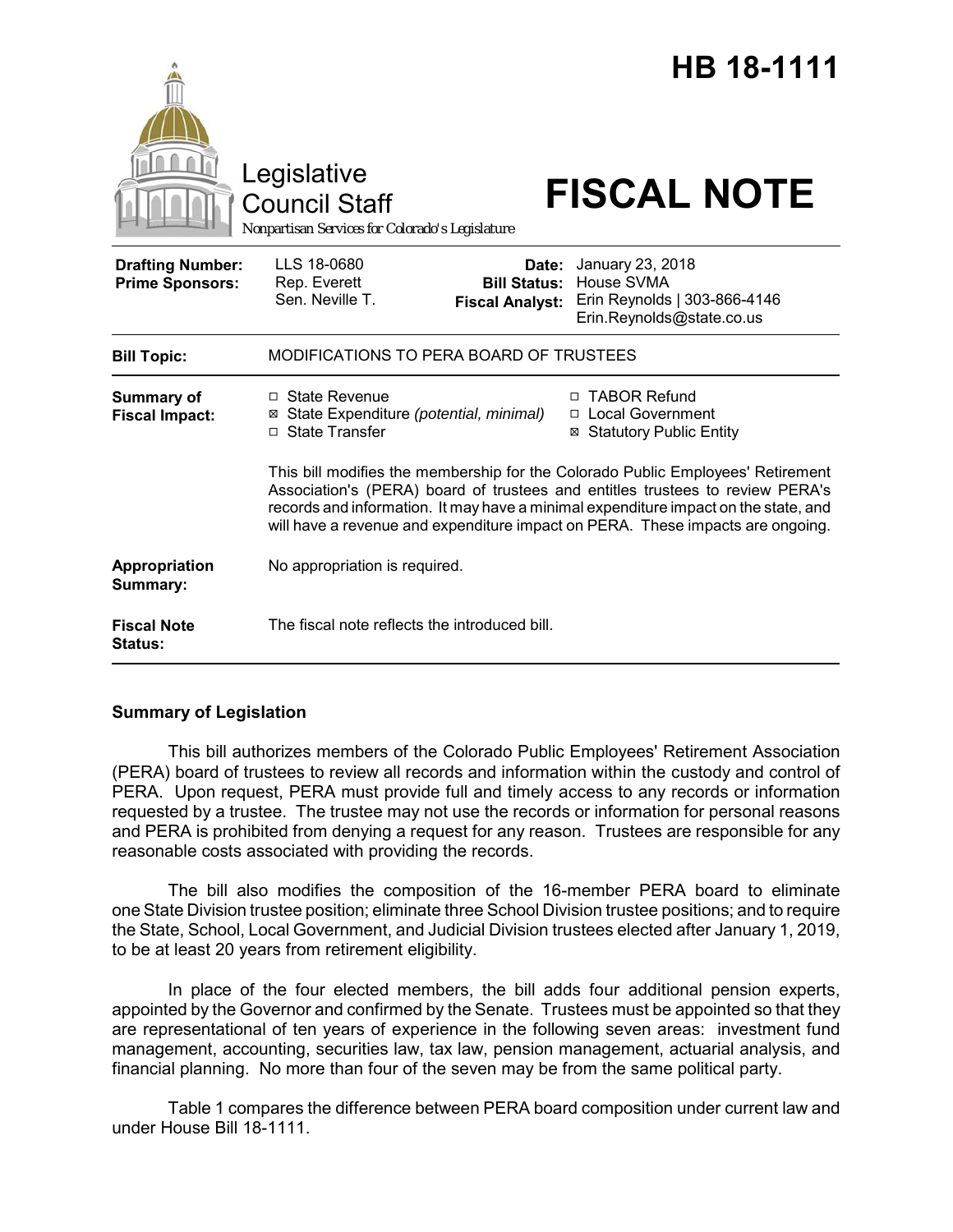| <b>Current Law</b> | HB 18-1111 | <b>Representing</b>              | <b>Type of Appointment</b>         |
|--------------------|------------|----------------------------------|------------------------------------|
|                    |            | State Treasurer                  | Ex Officio – Voting                |
| 3                  | 2          | <b>State Division</b>            | Elected*                           |
| 4                  |            | School Division                  | Elected*                           |
|                    |            | <b>Local Government Division</b> | Elected*                           |
|                    |            | Judicial Division                | Elected*                           |
| 2                  | 2          | Retirees                         | Elected                            |
| 3                  |            | Pension expertise                | Governor-appointed, Senate consent |
|                    |            | Denver Public Schools            | Elected – Non-voting               |

## **Table 1 PERA Board Composition Under HB 18-1111**

*\* After January 1, 2019, the bill requires these elected trustees to be at least 20 years from retirement eligibility.*

# **Background**

**PERA trustee compensation.** Under current law, trustees are compensated by PERA as follows:

- elected members are reimbursed for necessary expenses; and
- appointed members receive \$100 per diem and necessary expense reimbursement for up to a maximum of 20 days per year.

#### **State Expenditures**

Beginning in FY 2018-19, the bill may increase expenditures and workload in the Treasury Department to the extent PERA records are sought by the State Treasurer. As an ex officio trustee, the State Treasurer may use his or her office's resources to request and review records. Any expenditures that cannot be accomplished within the existing administrative budget will be addressed during the annual budget process in appropriate years. The administrative budget for the State Treasurer's office is paid for with General Fund appropriations.

# **Statutory Public Entity Impact**

Revenue and expenditures will increase for PERA to respond to information requests and to compensate appointed trustees.

**Information requests.** Information requests will increase revenue and workload for PERA. Any workload increase past a certain threshold will increase administrative costs paid from PERA's trusts. Additionally, PERA has several confidentiality agreements in place with third-party vendors which may result in expenditures from PERA's trusts to the extent that information requests require PERA to break with these contracts.